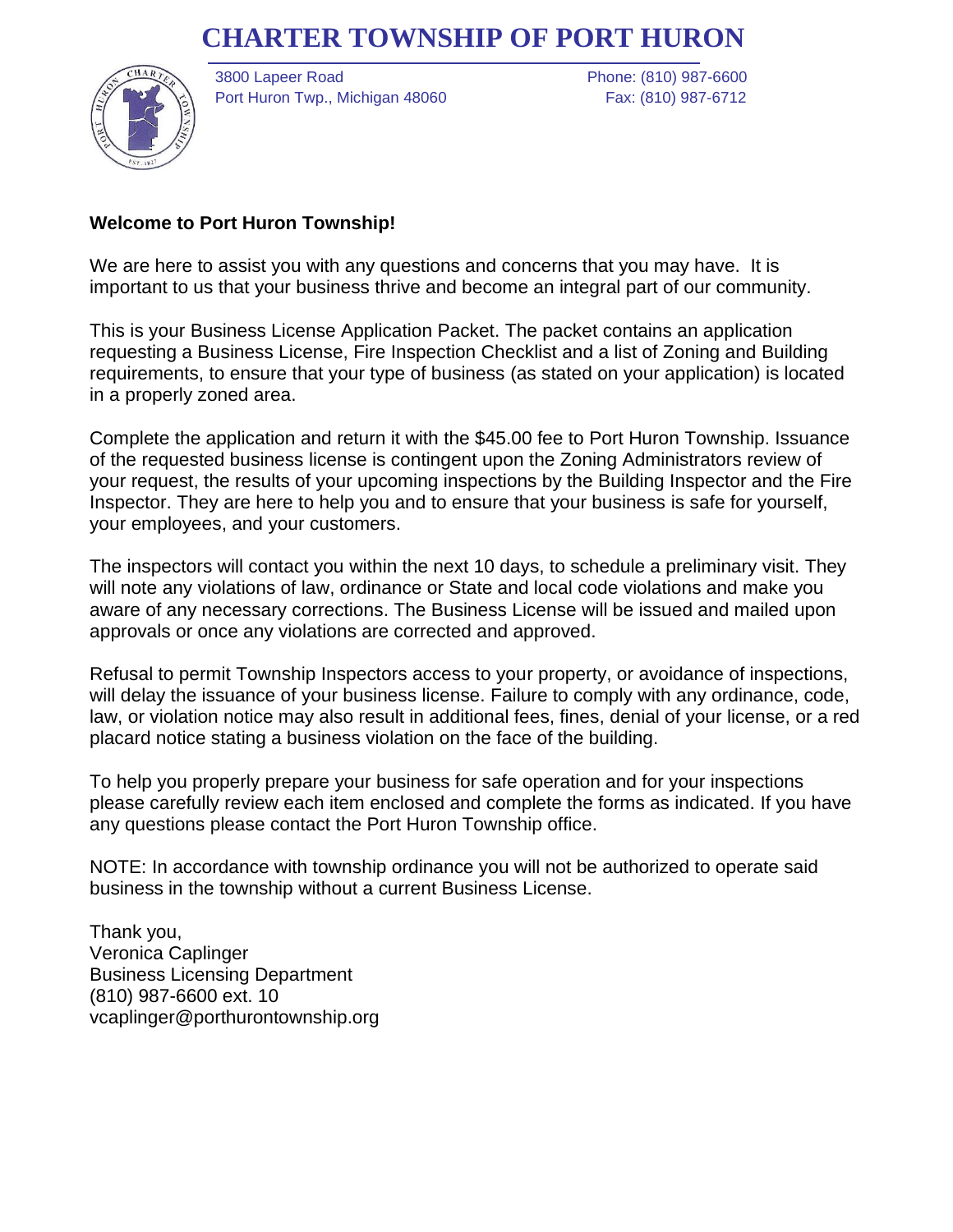**CHARTER TOWNSHIP OF PORT HURON**



 3800 Lapeer Road Phone: (810) 987-6600 Port Huron Twp., Michigan 48060 Fax: (810) 987-6712

### **\$45.00 APPLICATION FEE REQUIRED AT TIME OF APPLICATION MUST BE RENEWED 12/31**

**This is a renewable non-transferable license that expires on December 31st annually, regardless of application date. Renewal reminders will go out in November of each year. It is the businesses responsibility to obtain renewal. It is a violation of Township Ordinance to operate without a business license. Fees help cover administrative costs and required inspections for your business.**

### **COMPLETE THE FOLLOWING INFORMATION**

**Please do not leave spaces blank if something doesn't apply please mark N/A**

| Tax ID/State of MI Business License Number:                                                                        |                                                                                                                                |
|--------------------------------------------------------------------------------------------------------------------|--------------------------------------------------------------------------------------------------------------------------------|
|                                                                                                                    |                                                                                                                                |
|                                                                                                                    |                                                                                                                                |
| Is the above description a <i>Change of Use</i> from the buildings previous? YES_____NO_____                       |                                                                                                                                |
| If so please describe the current use: (note follow up will be conducted)                                          |                                                                                                                                |
|                                                                                                                    |                                                                                                                                |
| Name or an LLC etc? If so, please provide the name:                                                                | Does this Business operate under a different name than appears on the business license i.e. Corporate                          |
| <b>Physical Address of Business:</b>                                                                               |                                                                                                                                |
| Mailing Address (if different from physical address):                                                              |                                                                                                                                |
|                                                                                                                    | Business Location Phone: ___________________________________Business Email: __________________________________                 |
|                                                                                                                    |                                                                                                                                |
| In the case of an emergency we require a contact person (For Emergencies Only)                                     |                                                                                                                                |
|                                                                                                                    |                                                                                                                                |
| to furnish the statements contained in this application.                                                           | I swear or affirm that the statements contained in this application are true and correct and that I have authority to sign and |
|                                                                                                                    |                                                                                                                                |
| <b>OFFICE USE ONLY:</b><br><b>ZONING APPROVED?</b> YES_____ NO______ Zoning Admin Signature: _____________________ |                                                                                                                                |
|                                                                                                                    |                                                                                                                                |
|                                                                                                                    |                                                                                                                                |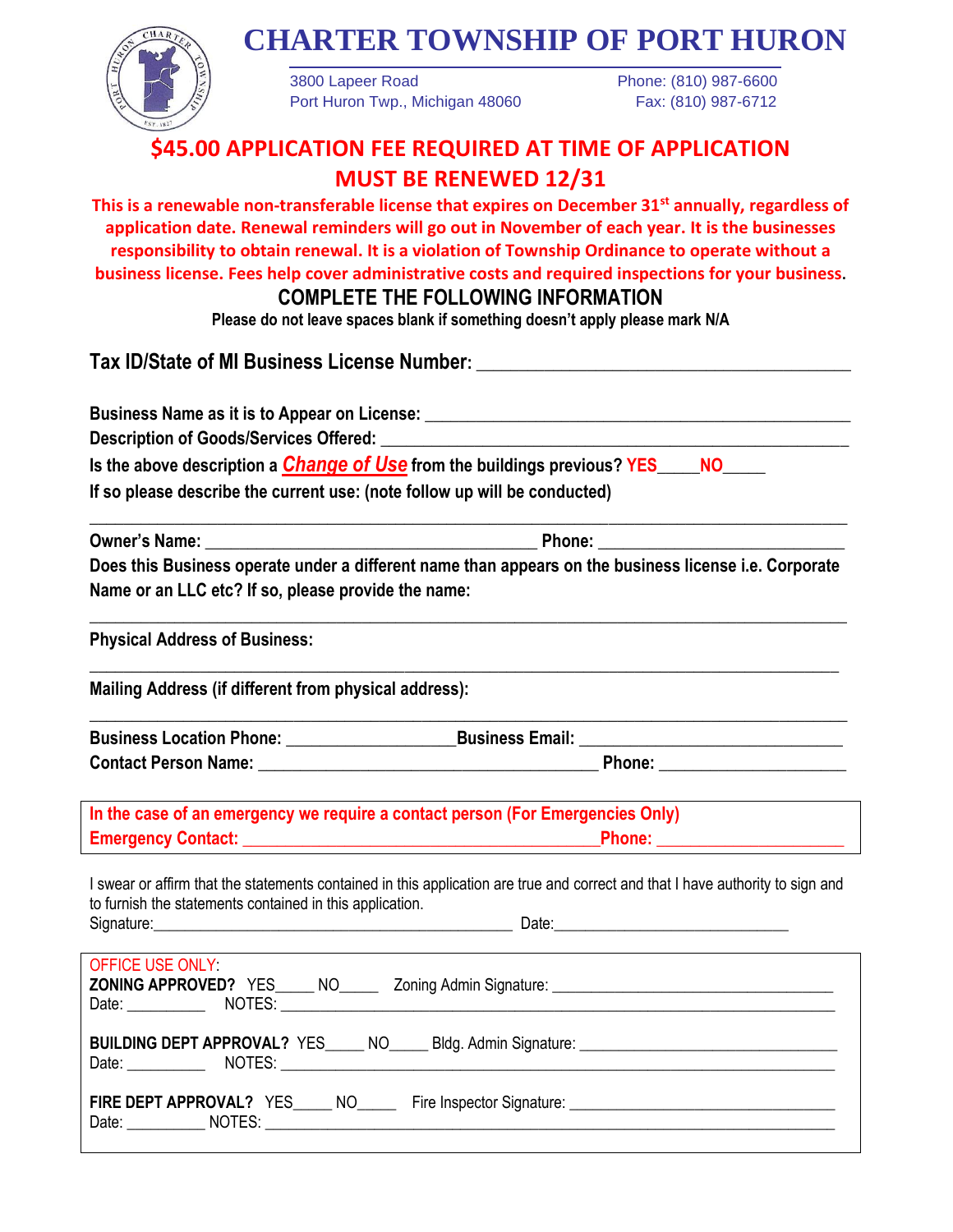

3848 Lapeer Rd. Port Huron, MI 48060 (810)982-3543 fax 982-7129

## *What do I need for my New Business, Fire Inspection?*

As part of your new business license, may be visited by an inspector from the Port Huron Township Fire Department. They will enforce the 2015 International Fire Code. The requirements for each business are different based on the occupancy. Below are the common violations:

- $\checkmark$  **Exits** Exits must have signs that are illuminated in the dark. Emergency lighting may be needed also in the event of power failure. Exit doors must remain unlocked when the building is occupied.
- $\checkmark$  Fire Extinguishers this is based on your occupancy. The minimum size is one 5 (Five) pound ABC extinguisher. (The kind that has a hose attached). These are available from any supplier or hardware store. Extinguishers must be mounted on the wall near an exit and with the inspection tag and pin sealed on the unit. Also, employees need to know how they work!
- $\checkmark$  **Housekeeping** The Business must be kept clean and orderly with clear access to exits and fire equipment. Any flammable materials like trash, clothes, plastic etc.…. shall be stored at least 3 (Three) Feet away from ignition sources like furnaces, heaters and machinery.
- $\checkmark$  **Electrical** All electrical panels and circuit breakers shall be in good working condition. There must be 3 feet of clearance around the panels also. No uncovered electrical boxes or exposed wiring. Extension cords cannot be run through walls under rugs or under doors. They cannot be nailed or stapled. Extension cords are only for temporary use.
- ✓ **Hazardous Materials** *A Chemical Survey form must be filled out; this comes with your Business License Packet*. Flammable liquids must be stored in safe manner. 10 (Ten) gallons or more must be stored in a flammable storage cabinet. Class 1 flammables (gasoline) must be stored in metal safety cans.
- $\checkmark$  **Business address numbers** Must be visible from the road. Minimum 4 inches high with contrasting color.
- ✓ **Fire lanes – S**igns must be posted and lanes kept clear. Vehicles can be ticket and towed.
- ✓ **Fire protection Systems –** Devices such as sprinkler systems, fire alarm systems, paint booth and cooking hood systems must be tagged and maintained.
- ✓ **"Key Box"** The inspector may require a key box to be installed at your business. This is a specialorder item that uses the fire department key system.

*These are basic guidelines to allow you to prepare for our inspections. There may be variations to this guide based on your business and its risks. The inspection will allow for time to correct any violations that are not immediately Life Threatening.*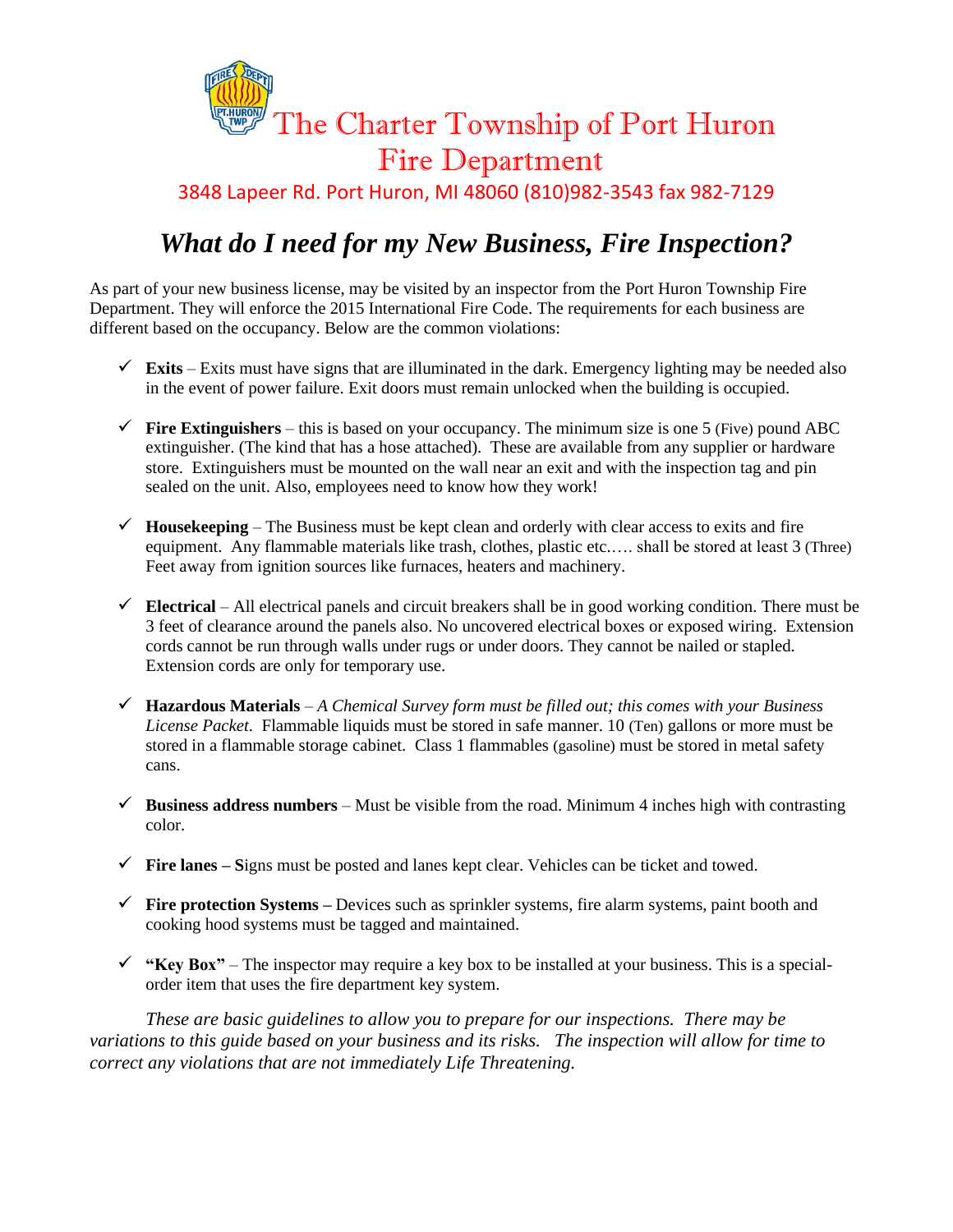

# **CHARTER TOWNSHIP OF PORT HURON**

3800 Lapeer Road Phone: (810) 987-6600 Port Huron Twp., Michigan 48060 Fax: (810) 987-6712 [www.PortHuronTownship.Org](http://www.porthurontownship.org/)

#### **Dear Business Owners,**

As part of the issuance of your new business license, you will be visited by an inspector from the Port Huron Township Zoning and Building Department. They will enforce the PHT Zoning Ordinance and 2015 Michigan Building Code requirements concerning your building. The requirements for each business are different based on the occupancy. Below are common violations, some of which are duplicated in both the building and fire codes.

*These are basic guidelines to allow you to prepare for our inspections. There may be variations to this guide based on your business and its risks. The inspection will allow for time for you to correct any violations that are not immediately Life Threatening. The requirements for the correction of items that are life threating or are a violation of the Zoning restrictions may not allow for the opening of your business. Other issues such as the installation of Dumpster Enclosures or addressing accessibility issues may allow for your business to open but require corrections within 3 to 6 months depending on conditions and the time of year.*

#### **BUILDING CODE ISSUES**

- ✓ **Business address numbers** Must be visible from the road. Minimum 4" high with contrasting color.
- $\checkmark$  **Exits** Exits must have signs that are illuminated in the dark. Emergency lighting may be needed also in the event of power failure. Exit doors must remain unlocked when the building is occupied.
- $\checkmark$  Fire Separation Requirements In some situations the change of the use of a building to another use may require building construction to take place that prevents or retards the spread of fire from one section to another, including building vertical or horizontal fire separation walls.
- ✓ **Fire protection Systems –** Devices such as sprinkler systems, fire alarms, paint booth and cooking hood systems may also be required, depending on the business, and must be approved and maintained.
- $\checkmark$  Accessibility Where an existing building undergoes a partial or complete change in occupancy, there are many times physical changes that need to be made to the building for physically challenged individuals. These can include changes in exits and elevator access as well as accessible toilet rooms.
- $\checkmark$  **Permits for building, electrical, plumbing or mechanical** Where any construction takes place, due to the requirements above or not, permits are required and only licensed contractors may perform the work. Plans may also be required that are sealed by an architect licensed by the State of Michigan.

#### **ZONING CODE ISSUES**

⎕ **Businesses Occupancies – Any new business occupancy or change of business use in a structure requires approval from the Port Huron Township Zoning Department as well as the Building, Fire, and Business License Departments. The use must be listed as a permitted use in that District and may require Planning Commission and Township Board approval prior to occupancy as well as approval by the other departments.**

#### □ All Businesses are required to provide screening for trash receptacles as listed in the Zoning **Ordinance as follows: [Sec. 40-733.](javascript:void(0)) - Trash removal and collection**

Dumpsters are required as an accessory to any use other than single- and two-family residential uses, subject to the following conditions:

#### **(1)** *Location*

Dumpsters shall be permitted in the side or rear yard provided that no dumpster shall extend closer to the front of the lot than any portion of the principal structure, and provided further that the dumpster shall not encroach on a required parking area, is clearly accessible to servicing vehicles, and is located at least ten feet from any building. Dumpsters shall comply with the setback requirements for the district in which they are located and shall be located as far as practicable from any adjoining residential district.